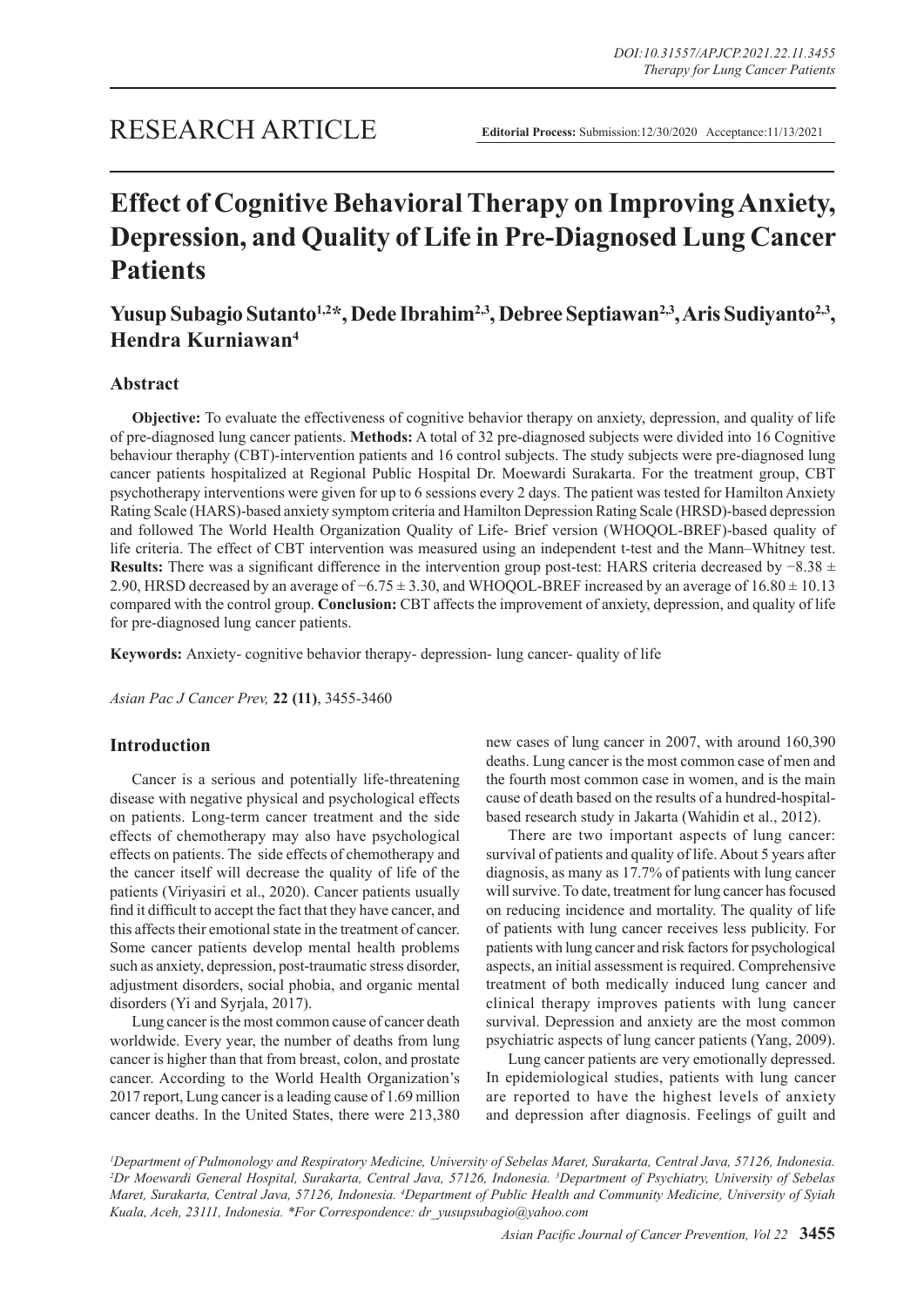#### *Yusup Subagio Sutanto et al*

stigma due to illness with one's smoking behavior can contribute to poor prognosis. Although a cancer diagnosis is believed to be a major health threat, patients have different subjective responses to the same diagnosis. All patients with clinical symptoms such as cough, dyspnoea, persistent health status changes and seeking diagnosis of lung cancer are pre-diagnose lung cancer. Individuals who have an abnormal chest radiograph or have symptoms caused by either local or systemic effects of the tumor usually suspect lung cancer. The diagnostic method for lung cancer depends on the type of lung cancer (small cell lung cancer or non-small cell lung cancer [NSCLC]), the size and location of the primary tumor, the presence of metastases, and the patient's overall clinical status. The poor lung cancer prognosis leads to loss and patient discomfort (Rivera et al., 2013; Vodermaier et al., 2017).

Anxiety is often described as a feeling of worry, fear, or doubt. Anxiety includes feelings or emotions, thoughts, and bodily sensations. Anxiety in lung cancer patients arises from a fear of the future and a fear of self-concept and self-image, a fear of death, the possibility of infertility, a fear of being left behind by a partner, and isolation from social activities. Anxiety can have both physical and psychological effects. Following are some examples of physical anxiety effects: an increase in muscle tension that can cause discomfort and headaches, rapid breathing that can result in dizziness and trembling, and increased blood pressure that can cause disturbances in the heart and kidneys leading to stroke, nausea, and sleep deprivation that can weaken the immune system, making one susceptible to infection. The psychological anxiety effects are irritability, not being able to relax or concentrate, seeing things negatively, and being very pessimistic, and decrease the patient's quality of life (Sadock et al., 2015).

Therapy in anxious and depressed patients consists of pharmacotherapy and non-pharmacotherapy. Pharmacotherapy for patients with anxiety and depression consists of Selective Serotonin Reuptake Inhibitor (SSRI), Serotonin-Norepinephrine Reuptake Inhibitor (SNRI), tricyclics, benzodiazepine, and pregabalin. In contrast, non-pharmacotherapy consists of cognitive behavior therapy (CBT), supportive psychotherapy, and insightoriented therapy. CBT is an effective therapy for patients with anxiety disorders and depression. However, further research is needed for its wider use in some patients, particularly in the case of catastrophic diseases (Carpenter et al., 2018).

CBT involves coaching, educating, and promoting constructive behavior. CBT helps patients recognize thinking patterns or mental thoughts and feelings and helps lung cancer patients resolve anxiety and depression to improve quality of life and lung cancer suffering (Basen-Engquist et al., 2003). This study demonstrated the effect of CBT administration on anxiety, depression, and quality of life in pre-diagnostic lung cancer patients.

#### **Materials and Methods**

#### *Ethical clearance and experimental design*

The research was ethically reviewed and approved by the Moewardi Hospital Committee for Human Subjects

Research (Medical) (number 668/VIII/ HREC/2018) (Supplementary 1). This is a randomized controlled trial study. The research was conducted at Dr. Moewardi Surakarta's hospital. The research subjects were pre-diagnosed lung cancer patients hospitalized at Regional Public Hospital Dr. Moewardi Surakarta from September 2018 to October 2018. They met the criteria for inclusion and exclusion.

#### *Experimental subjects*

Patients with pre-diagnosed lung cancer who has symptoms are caused by either local or systemic tumor effects or an abnormal radiograph of the chest were given standard therapy. Random assignments was conducted. The inclusion criteria are the following: new patients with pre-diagnosed lung cancer; patients obtaining oral or written consent at the start of the study and signing; and patients meeting the anxiety symptom criteria based on the Hamilton Anxiety Rating Scale (HARS) instrument. This HARS instrument measure the severity of symptoms of anxiety. The scale is made up of 14 items, each of which is defined by a series of symptoms and both psychic anxiety (mental agitation and psychological distress) and somatic anxiety (physical complaints related to anxiety). Each item is scored on a scale of 0 (not present) to 4 (severe), with a total score range of 0-56, where  $\leq$ 17 indicates mild severity, 18-24 mild to moderate severity and 25-30 moderate to severe. We measure the depression based on the Hamilton Rating Scale for Depression (HRSD) with interview symptoms of depression experienced over the past week was emphasis on melancholic and physical symptoms of depression. A HARDS included 4 items intended to subtype the depression. a score of 0–7 is generally accepted to be within the normal range (or in clinical remission), while a score of 20 or higher (indicating at least moderate severity).The World Health Organization Quality of Life (WHOQOL-BREF) based quality of life reduction criteria. The exclusion criteria are the following: patients with other cancers, history-taking patients who are known to treat depression and anxiety problems before diagnosing lung cancer because this patients had experience how to reduce their depression and anxiety condition, lung cancer patients with central nervous system metastases, a history of previous substance abuse, head injury, epilepsy, mental retardation, and stroke. The clinical consecutive samples was carried out with the minimum number of samples per group was 16 subjects. Independent variables CBT and Bound: anxiety, depression, and quality of life. Informed consent forms, patient medical records, patient identification details, and assessment sheets for HARS, HRSD, and WHOQOL were used. Patients with pre-diagnosed lung cancer that met the inclusion and exclusion requirements were eligible to join the research study.

#### *Data analysis*

The data obtained were tabulated and analyzed to determine the effect of CBT on anxiety and quality of life in patients with pre-diagnosed lung cancer, and to test each group's differences using the Mann–Whitney test. The significant difference was  $p < 0.05$ . Both statistical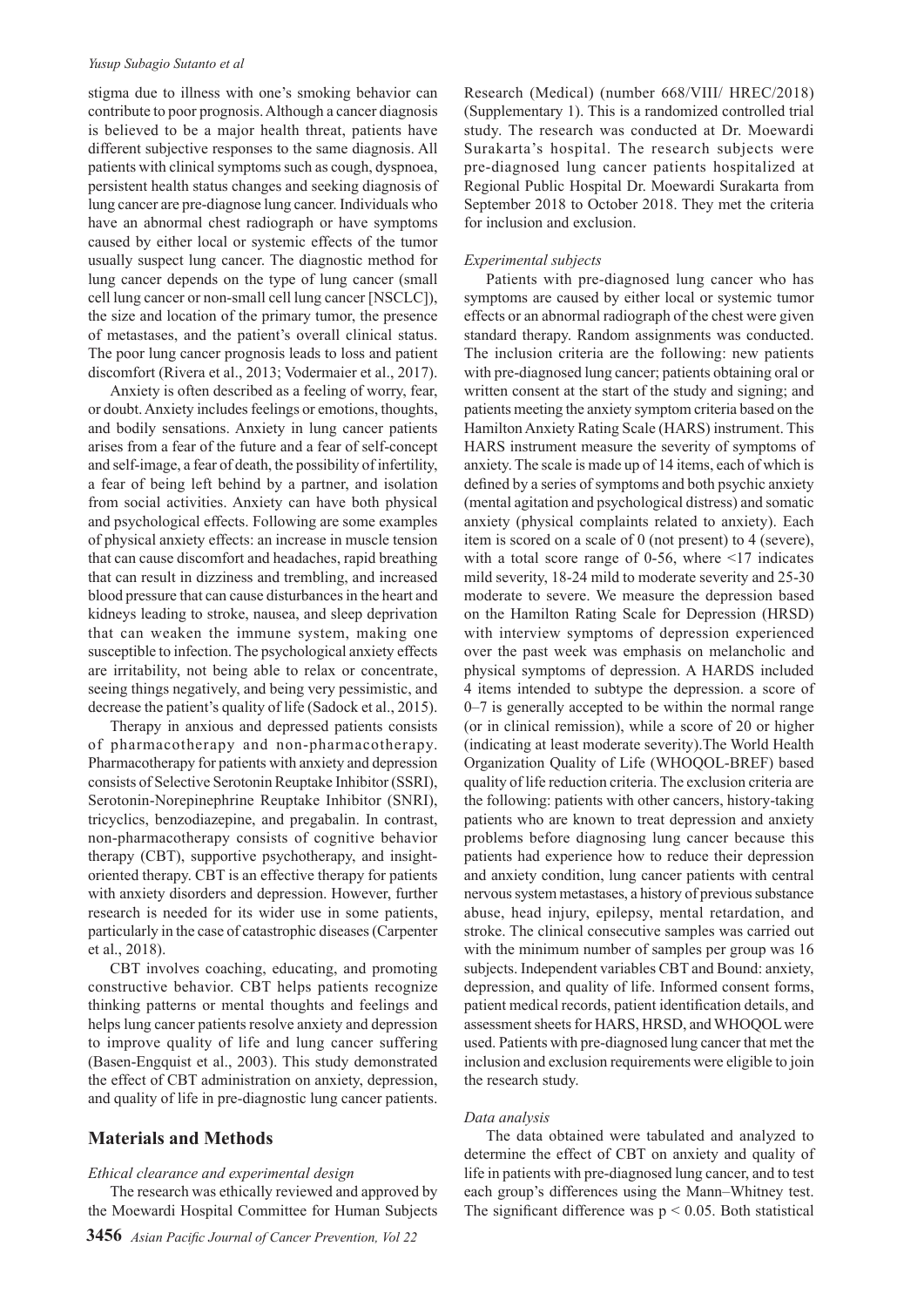analyses used SPSS 21.

#### **Results**

#### *Characteristics of subjects*

This study was conducted on 32 pre-diagnosed lung cancer patients. They were given standard therapy and CBT adjunct therapy at Regional Public Hospital Dr. Moewardi Surakarta. There was no significant distinction within the basic characteristics of the subjects by age. The mean age of the control group in the treatment group is  $53.50 \pm 15.39$  years, with an average age of  $57.44 \pm 10.29$  years. The independent t-test results gave a p-value of  $0.402$  (p  $> 0.05$ ). It also shows no significant difference by sex. The majority of patients in the treatment group were male: 9 patients (56.3%). In the control group, most patients were also male: 11 patients (68.8%). The chi-square test results provided a p-value of 0.465 ( $p > 0.05$ ). There was no significant differences between the treatment and the control groups in the basic characteristics of research subjects; hence, the basic characteristics were homogeneous (Table 1).

#### *Effect of CBT in reducing anxiety based on the HARS instrument compared with control*

Effect of CBT in anxiety reduction shows different significantly after the tests conducted. The treatment group (with additional CBT therapy) experienced a

| Table 1. Characteristics of Research Subjects |  |
|-----------------------------------------------|--|
|                                               |  |

| Characteristics | Group                                   |                   | p-value               |
|-----------------|-----------------------------------------|-------------------|-----------------------|
|                 | Treatment $(n = 16)$ Control $(n = 16)$ |                   |                       |
| Age (years)     | $53.50 \pm 15.39$                       | $57.44 \pm 10.29$ | $0.4021$ <sup>1</sup> |
| Gender          |                                         |                   | $0.4652^2$            |
| Male            | $9(56.3\%)$                             | $11(68.8\%)$      |                       |
| Female          | $7(43.8\%)$                             | $5(31.3\%)$       |                       |

Notes: <sup>1</sup>, independent t-test (normally distributed numerical data); <sup>2</sup>, chi square (nominal categorical data)

| Table 2. Effect of CBT on Reduction of Anxiety |  |
|------------------------------------------------|--|
|------------------------------------------------|--|

| <b>HRSA</b>    | Group            |                  | p-value               |
|----------------|------------------|------------------|-----------------------|
|                | Treatment        | Control          |                       |
| $Pre-test1$    | $23.13 \pm 3.83$ | $20.50 \pm 4.70$ | 0.106 <sup>2</sup>    |
| Post-test $2$  | $14.75 \pm 4.55$ | $18.88 \pm 4.86$ | $0.0191$ <sup>1</sup> |
| Difference $2$ | $8.38 \pm 2.90$  | $1.63 \pm 3.10$  | 0.0002 <sup>2</sup>   |

Notes: <sup>1</sup>, Mann–Whitney test (numerical data are not normally distributed); <sup>2</sup>, independent t-test (normally distributed numerical data); asterisk (\*) indicates significantly

reduction in HRSA scores more than the control group (standard therapy). The mean HARS pre-test score in the treatment group was  $23.13 \pm 3.83$  (moderate anxiety) and in the control group was  $20.50 \pm 4.70$  (moderate anxiety), with a p-value of  $0.106$  (p  $> 0.05$ ). The mean post-test HARS score was  $14.75 \pm 4.55$  (mild anxiety) in the treatment group and  $18.88 \pm 4.86$  (mild anxiety) in the control group, with a p-value of 0.019 ( $p < 0.05$ ). The difference in score change HARS post-test−pre-test was  $-8.38 \pm 2.90$  or 36.2% in the treatment group and an average of  $-1.63 \pm 3.10$  or 8.0% in the control group, with a p-value of  $0.000$  ( $p < 0.05$ ) (Table 2; Figure 1).

## *Effects of CBT in reducing depression based on the HRSD instrument compared with control (standard therapy)*

Effect of CBT in depression reduction also shows

Table 3. Effect of CBT in Reducing Depression

| <b>HRSD</b>    |                  | Group            |                     |
|----------------|------------------|------------------|---------------------|
|                | Treatment        | Control          |                     |
| $Pre-test1$    | $13.63 \pm 4.62$ | $11.63 \pm 4.67$ | 0.233 <sup>1</sup>  |
| Post-test $2$  | $6.88 \pm 2.78$  | $9.94 \pm 4.06$  | 0.0072 <sup>2</sup> |
| Difference $2$ | $-6.75 \pm 3.30$ | $-1.69 \pm 3.42$ | $0.0001-1$          |

Notes: <sup>1</sup>, independent t-test (normally distributed numerical data); <sup>2</sup>, Mann–Whitney test (numerical data are not normally distributed); asterisk (\*) indicates significantly different between the groups  $(n<0.05)$ 



Figure 1. Comparison of HRSA Scores between Treatment and Control Group in the Anxiety Reduction. An asterisk  $(*)$  indicates a significant difference between the group in the same test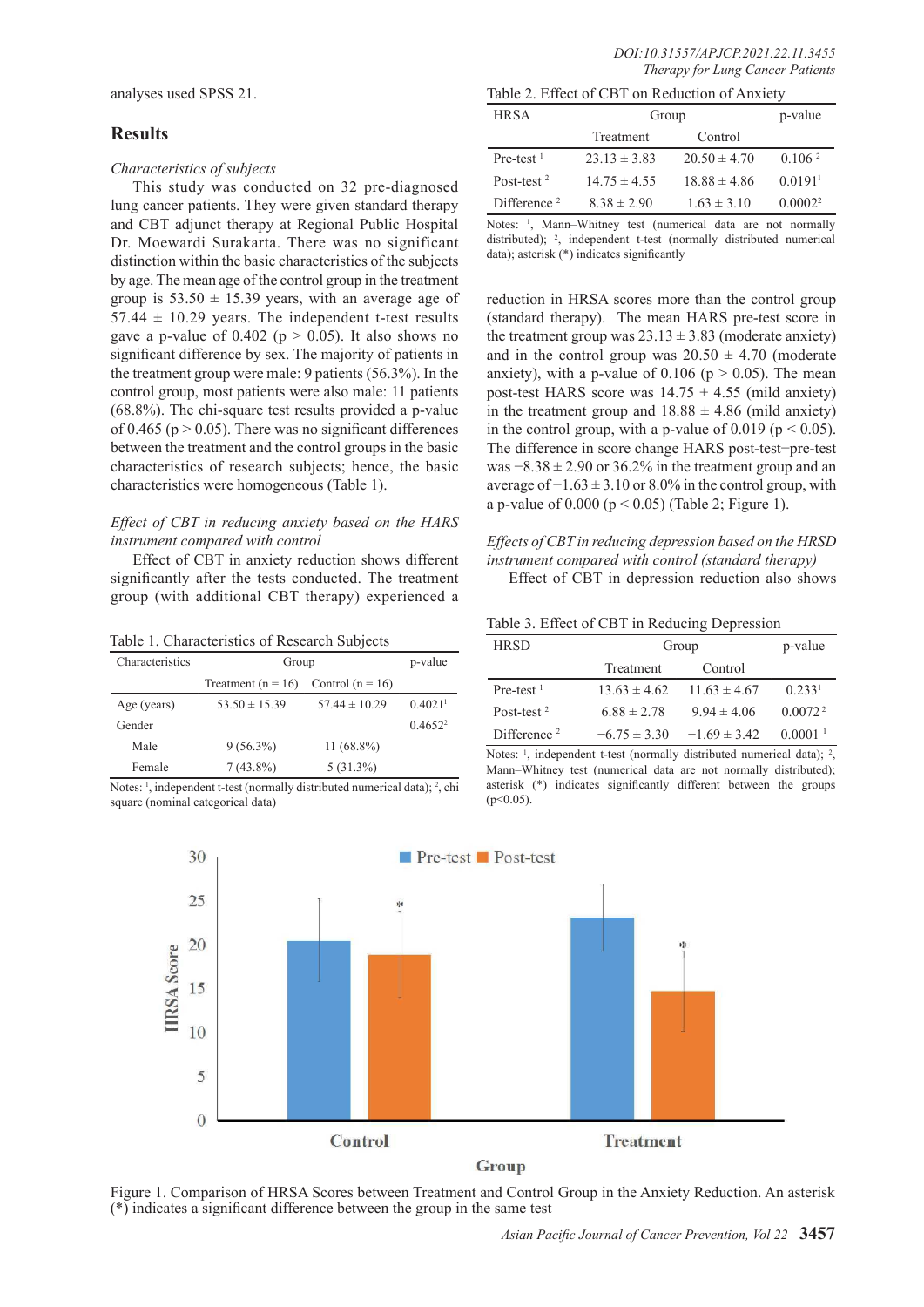

Figure 2. Comparison of HRSA Scores between Treatment and Control Group in the Depression

different significantly after the tests conducted though control and treatment groups did not find a significant difference. Effect of CBT in reducing depression shows no statistically significant difference between the treatment group and control group before treatment. The pre-test HRSD score in the treatment group was  $13.63 \pm 4.62$ (mild depression) and the control group was  $11.63 \pm 4.67$ (mild depression), with a p-value of  $0.233$  (p $>0.005$ ). The HRSD post-test score was  $6.88 \pm 2.78$  (normal) in the treatment group and an average of  $9.94 \pm 4.06$  (mild depression) in the control group with a p-value of 0.007 (p < 0.05) (Table 3, Figure 2).

*Effects of CBT in improving quality of life based on the WHOQOL-BREF instrument compared to control (standard therapy)*

Effect of CBT in life quality improvement exhibited a significant difference in all domain (physical health, psychological health, social relations, and environment). Changes to the WHOQOL-BREF score post-test−pretest domain 1 (physical health) in the treatment group underwent an average increase of  $17.19 \pm 11.75$  or 16.1% and an increase of  $1.55 \pm 8.69$  or 1.3% in the control group, with a p-value of  $0.000$  (p < 0.05). It was also similar in domain 2 (psychological health) in which showed an average increase of  $16.02 \pm 9.41$  or  $19.6\%$  in the treatment group and an average increase of  $2.33 \pm 2.33$ 

| WHOQOL-BREF                     | Group              |                    | p-value               |
|---------------------------------|--------------------|--------------------|-----------------------|
|                                 | Treatment          | Control            |                       |
| Domain 1 (physical health)      |                    |                    |                       |
| Pre-test                        | $107.03 \pm 18.94$ | $115.25 \pm 17.37$ | 0.21111               |
| Post-test                       | $124.22 \pm 15.79$ | $116.80 \pm 18.92$ | 0.2381 <sup>1</sup>   |
| Difference                      | $17.19 \pm 11.75$  | $1.55 \pm 8.69$    | 0.0002 <sup>2</sup>   |
| Domain 2 (psychological health) |                    |                    |                       |
| Pre-test                        | $81.64 \pm 11.96$  | $89.86 \pm 17.95$  | 0.0702 <sup>2</sup>   |
| Post-test                       | $97.66 \pm 14.77$  | $92.19 \pm 19.30$  | $0.3751$ <sup>1</sup> |
| Difference                      | $16.02 \pm 9.41$   | $2.33 \pm 2.33$    | 0.0002 <sup>2</sup>   |
| Domain 3 (social relations)     |                    |                    |                       |
| Pre-test                        | $33.20 \pm 8.14$   | $38.28 \pm 9.09$   | $0.1482^2$            |
| Post-test                       | $62.90 \pm 1.56$   | $37.50 \pm 9.13$   | 0.0002 <sup>2</sup>   |
| Difference                      | $29.69 \pm 8.69$   | $-0.78 \pm 4.49$   | 0.0002 <sup>2</sup>   |
| Domain 4 (environment)          |                    |                    |                       |
| Pre-test                        | $123.05 \pm 16.25$ | $133.59 \pm 19.88$ | 0.11111               |
| Post-test                       | $139.84 \pm 12.05$ | $133.59 \pm 23.48$ | $0.3511$ <sup>1</sup> |
| Difference                      | $16.80 \pm 10.13$  | $0.00 \pm 14.07$   | 0.0002 <sup>2</sup>   |

Table 4. Effects of CBT on Improving Quality of Life

Notes: <sup>1</sup> , independent t-test (normally distributed numerical data); 2 , Mann–Whitney test (numerical data are not normally distributed). asterisk (\*) indicates significantly different between the groups  $(p<0.05)$ .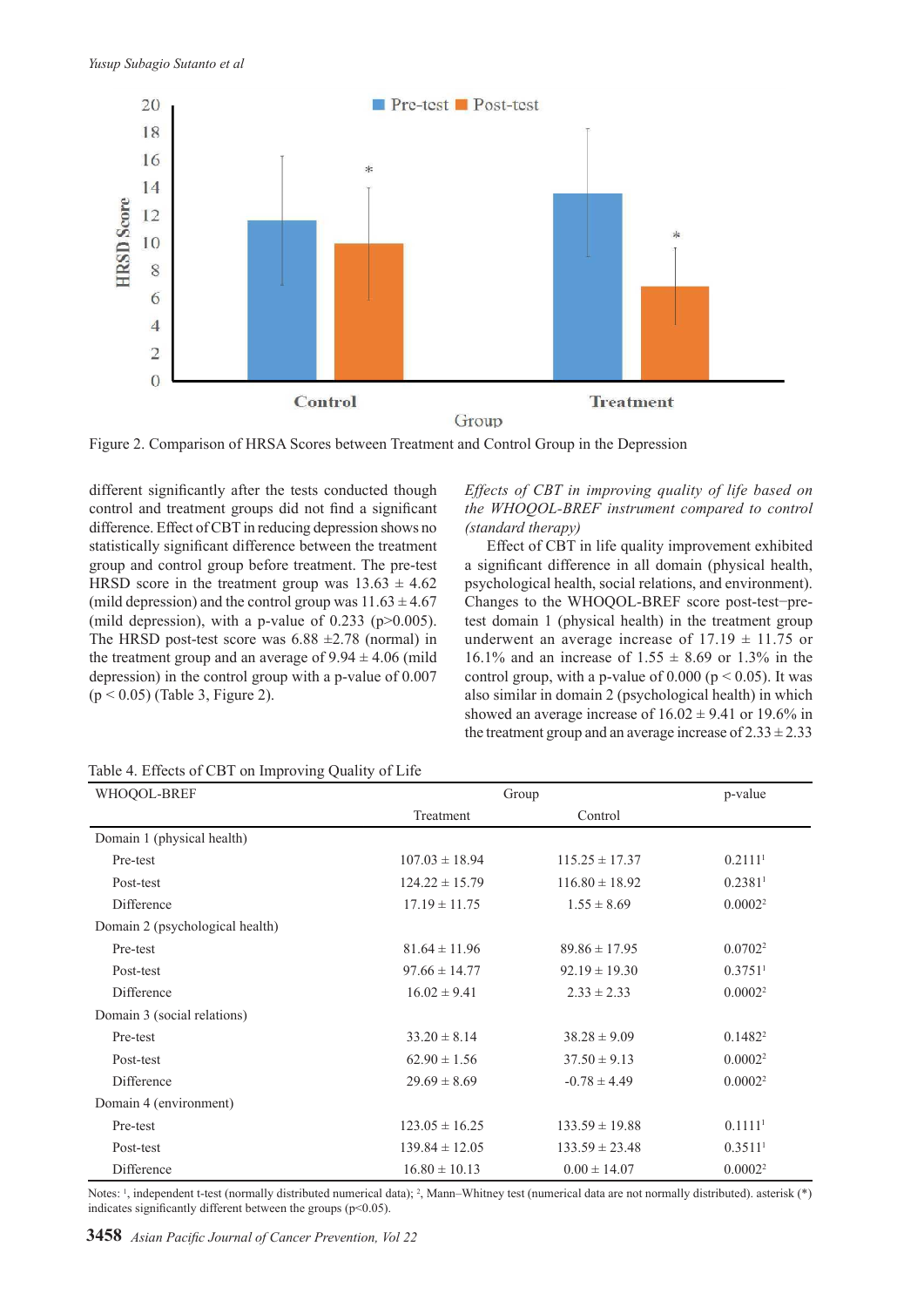

Figure 3. Comparison of Difference in Changes WHOQOL-BREF Score between the Treatment Group and the Control Group. An asterisk (\*) indicates the changes were significantly different between control and treatment groups.

or 2.6% in the control group, with a p-value of 0.000 (p < 0.05). Changes to WHOQOL-BREF post-test−pre-test domain 3 (social relations) experienced an average increase of  $29.69 \pm 8.69$  or 89.4% in the treatment group and an average decrease of  $-0.78 \pm 4.49$  or 2.0% in the control group, with a p-value of  $0.000$  ( $p \le 0.05$ ). Lastly, domain 4 (environment) had an average increase in both control and treatment group with the value of  $0.00 \pm$ 14.07 (0.0%) and  $16.80 \pm 10.13$  (13.7%), respectively with p-value of  $0.000$  ( $p < 0.05$ ) (Table 4).

## **Discussion**

The difference in post-test − pre-test HARS score change decreased by 36.2% in the treatment group and decreased by 8.0% in the control group with a p-value of 0.000 ( $p < 0.05$ ). This means that therapy adjuvant CBT psychotherapy intervention given for as many as 6 sessions every 2 days is effective in reducing anxiety rates.

Anxiety is the body's normal reaction to actual or potential threats. The body then responds to brace for threat by combining chemical and physical changes, called stress responses. Anxiety is mediated by two systems of neurochemical mechanisms and neuropeptides, which have an impact on the brain and subcortical cortical region associated with anxiety disorder symptoms.

This brain region relates to actions of stress, anxiety, and anxiety behavior. Anxiety-related GABA receptors affect serotonin and norepinephrine, antagonists of neurotransmitter systems such as corticotropinreleasing factor and substance P, minimize glutamate neurotransmission, such as metabolic glutamate receptors, and promote neurotrophic factors that tend to increase neurogenesis (Gilhotra and Dhingra, 2010).

The incidence of subjective anxiety has the characteristics of two components (physical and emotional), which affect the cognitive process of lung cancer patients. Heart palpitations, anxious feelings,

fear, anxiety, insomnia, cold or sweaty palms, shortness of breath, inability to calm down, dry mouth, numbness in the hands or feet, nausea, muscle weakness, and headache are common symptoms and signs of anxiety. Anxiety-influencing factors include predisposing factors, cancer anxiety, disease and treatment factors, and aggravating symptoms. Lung cancer patients undergo coping strategies, including avoidance, denial, and attempts to increase health. Monitoring involves identifying risks and a growing understanding of the symptoms often seen in nervous patients with lung cancer (Soodan and Arya, 2015).

Our study revealed that the difference in score change post-test−pre-test HRSD decreased by 49.5% in the treatment group and decreased by 14.5% in the control group, with a p-value of  $0.000$  ( $p < 0.05$ ). This means that the therapy adjuvant CBT psychotherapy intervention given for as many as 6 sessions every 2 days effectively reduces the levels of depression.

For some patients with lung cancer, mental health issues such as anxiety, depression, post-traumatic stress disorder, adjustment disorders, social phobia, and organic mental disorders typically arise. Lung cancer stigma (LCS) is a health-related stigma triggered by misleading views of the smoking–lung cancer causal relationship. LCS leads to high stress in patients with lung cancer and can help explain the poor quality of life. Previous research found that LCS correlated with higher depression, lower quality of life, and higher anxiety (Brown et al., 2014; Yi and Syrjala, 2017).

Aaron T. Beck and Albert Ellis described the core concepts of CBT in 1960. CBT became the most empirically supported psychotherapy treatment with more than 300 controlled trials supporting the efficacy of cognitive therapy, as mentioned by Judith Beck. In the same way, Mahoney's behavioral therapist in 1974 noted that behavioral therapy has limitations in explaining and treating certain patients. At the same time as Beck